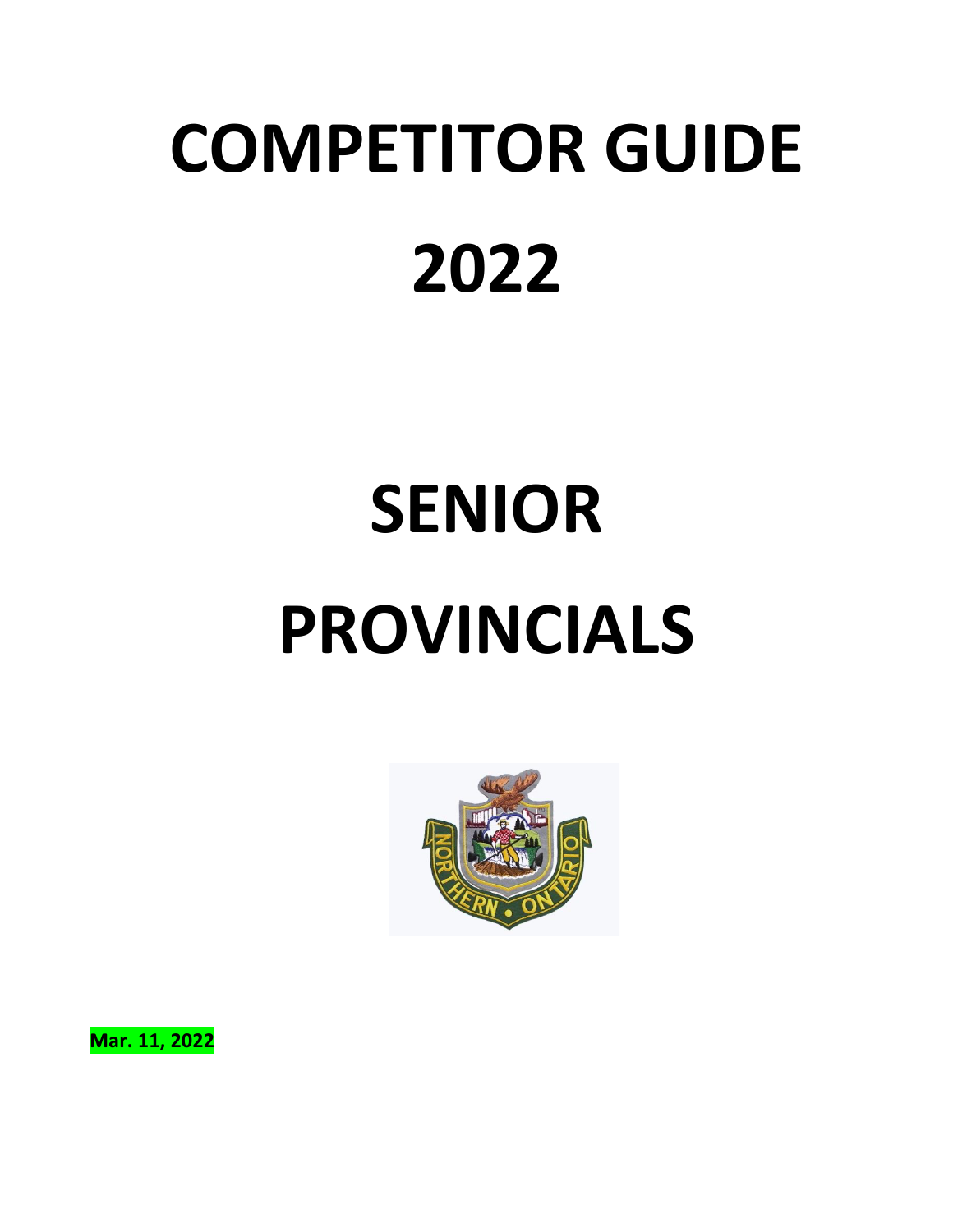| <b>NOCA Championship Committee</b>                                                |    |
|-----------------------------------------------------------------------------------|----|
| <b>2022 Senior Provincials</b>                                                    |    |
| <b>Overview</b>                                                                   | 4  |
| <b>Competition Format</b>                                                         | 5  |
| Stone Selection, Practice, Last Stone Advantage - Round Robin and Triple Knockout | -5 |
| Stone Selection, Practice, Last Stone Advantage - Tiebreakers and Playoffs        | 6  |
| <b>Tiebreaking Process</b>                                                        | 7  |
| <b>Schedule &amp; Location for Event</b>                                          | 7  |
|                                                                                   |    |

## **Please review the Rules Supplement for additional rules and information. The Rules Supplement is common to all competitions.**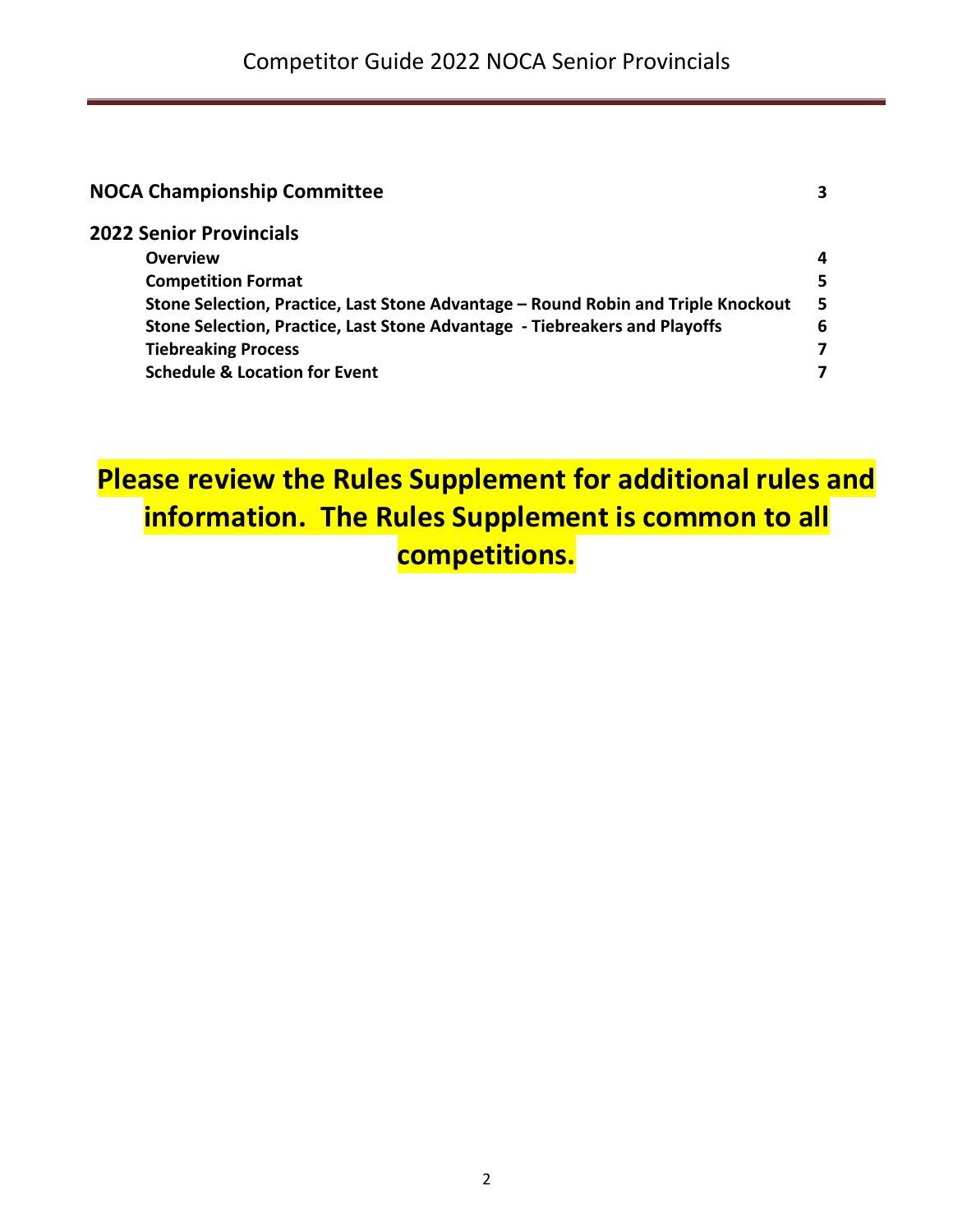#### **CHAMPIONSHIP COMMITTEE**

#### **NOCA President:**

#### **Umpires:**

#### **Competitions Committee:**

#### **Officiating Committee:**

#### **Executive Director:**

#### **Competition Director :**

Hayley Smith hayley.smith@curlnoca.ca

Kim Beaudry (807) 274-2921 (cell) (807) 275-6067 (work cell) (Regions 1-3) kbeaudry@curlnoca.ca

Claude Peloquin (705) 840-2985 (home) (705) 499-6900 (cell) (Regions 4-6) cpeloquin@curlnoca.ca

#### Karen Saarimaki (807) 854-8496 (cell)

Chair karen.saarimaki@curlnoca.ca Linda Vellinga **linga@curlnoca.ca** Glen Poirier entering the george group of the george group of the george of the george group of the george group of the george group of the george group of the george group of the george group of the george group of the ge Amanda Gates amanda.gates@curlnoca.ca Bryan Burgess bryan.burgess@curlnoca.ca Tyler Stewart tyler.stewart@curlnoca.ca

Karen Saarimaki (807) 854-8496 (cell) Chair karen.saarimaki@curlnoca.ca Claude Peloquin cpeloquin@curlnoca.ca Kim Beaudry **Kheaudry@curlnoca.ca** 

Bobby Ray (705) 472-8480 ext 231 office (705) 499-0254 cell bobby.ray@curlnoca.ca

Laura Forget (705) 358-3288 (cell) laura.forget@curlnoca.ca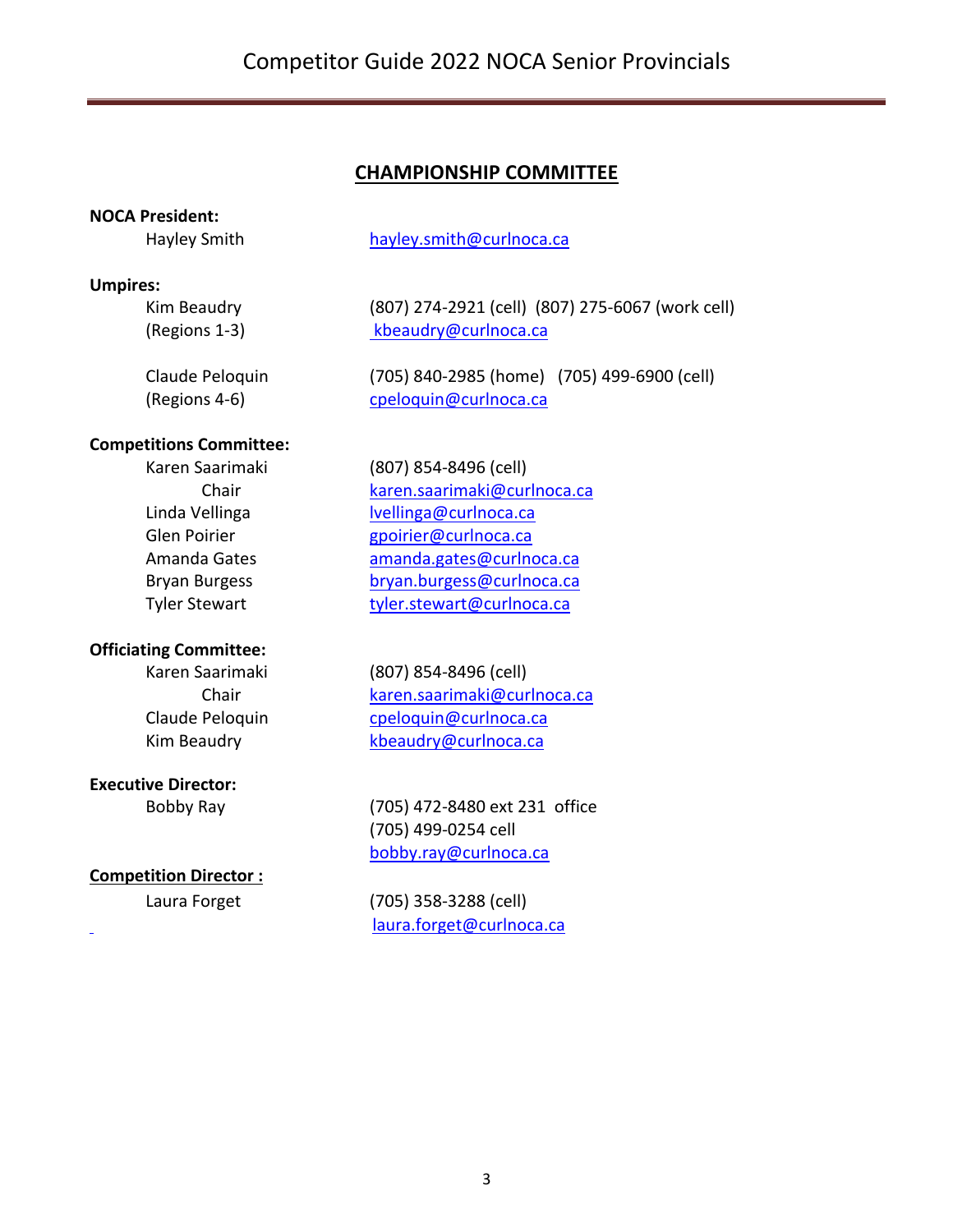#### **NOCA SENIOR PROVINCIALS:**

Congratulations! Your team has qualified for the Senior Provincials to be held April 20 – 24, 2022 at the Port Arthur Curling Club in Thunder Bay.

#### **CANADIAN SENIOR CHAMPIONSHIPS:**

The winning Senior Men's and Senior Women's teams shall advance to the Everest Canadian Seniors December 5 – 10, 2022 Location TBD.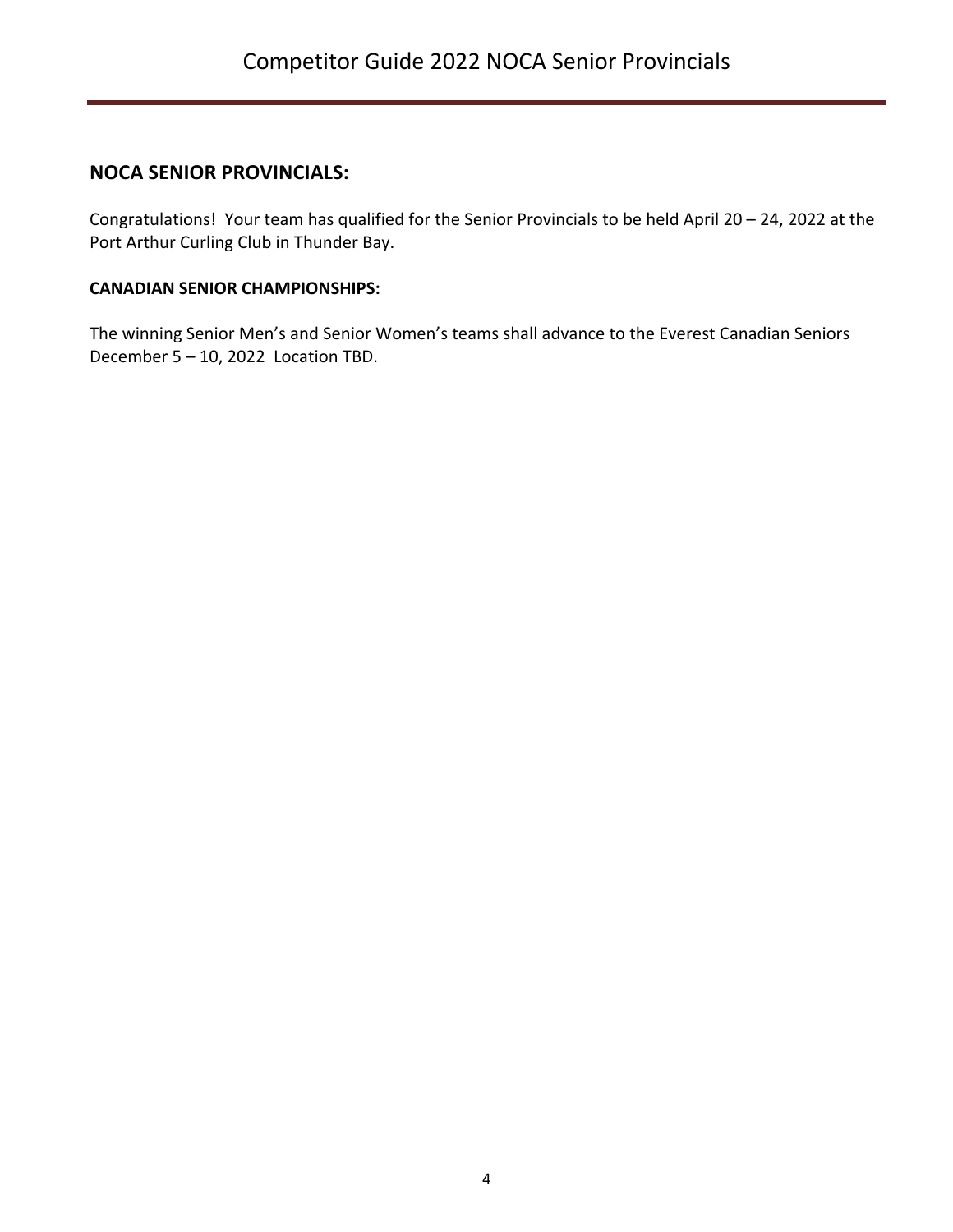#### **COMPETITION FORMAT:**

The Northern Ontario Provincial Championship for Seniors will be an eight (8) team round robin competition for men with a SEMI-FINAL and FINAL to declare a champion, and a three (3) team double round robin for the women with a FINAL to declare the champion.

#### **STONE SELECTION, PRACTICE & LAST STONE ADVANTAGE – Round Robin**

In each draw the team listed first shall have top of the scoreboard color and practice first for nine (9) minutes, beginning thirty (30) minutes prior to the posted draw time. The team listed second, shall have bottom of the scoreboard color and practice immediately following the first team's draw to the button for last stone advantage.

A team is allowed to throw its own stones during practice and not those of the opposition.

#### **Last Stone Advantage**:

Last stone advantage in the first end (hammer) will be decided by a draw to the button following each team's nine (9) minute pre-game practice. Two different players from each team will each deliver a stone (full sweeping allowed, one player must hold the target broom) and the better total distance of the two draws between the two teams will receive last stone advantage in the first end. Each player has a maximum of one minute to throw the draw shot after the pre-game practice and the Umpire's announcement. Stones not delivered within the time allotted by the umpire will be assigned a distance of 185.40 cm - the stone must reach the nearer tee line before time expires (199.60 cm if a laser measure is used).

The team practicing first will deliver the clockwise turn. The team practicing second will deliver the counter clockwise turn. Failure to throw the correct turn on any draw will result in a distance of 185.4 cm being assigned (199.60 cm if a laser measure is used). Each team must notify the Umpire prior to the first practice of the names of the players delivering stones. Failure to do so will result in a distance of 370.80 cm being assigned to the team (399.2 cm if a laser measure is used).

Once the first team has thrown its two stones, the team shall leave the ice and the second team will practice. If the second team registers the same two-stone distance as the team with first practice, the teams will alternate players delivering one (1) stone with the same rotation as in practice until the tie is broken. Any player on the team can deliver the third and any subsequent stone including the players who delivered the first two stones, until the hammer is decided.

**NOTE:** Total Draw Distance is the cumulative total of all draw distances for last stone advantage (hammer), in each game, for each team (excluding tie-breakers and playoff games). Only the combined distance of the first two draw attempts for last stone advantage will be recorded for the Total Draw Distance required at the end of round robins to break unsolvable ties. The highest two draws will NOT be counted in the Total Draw Distance .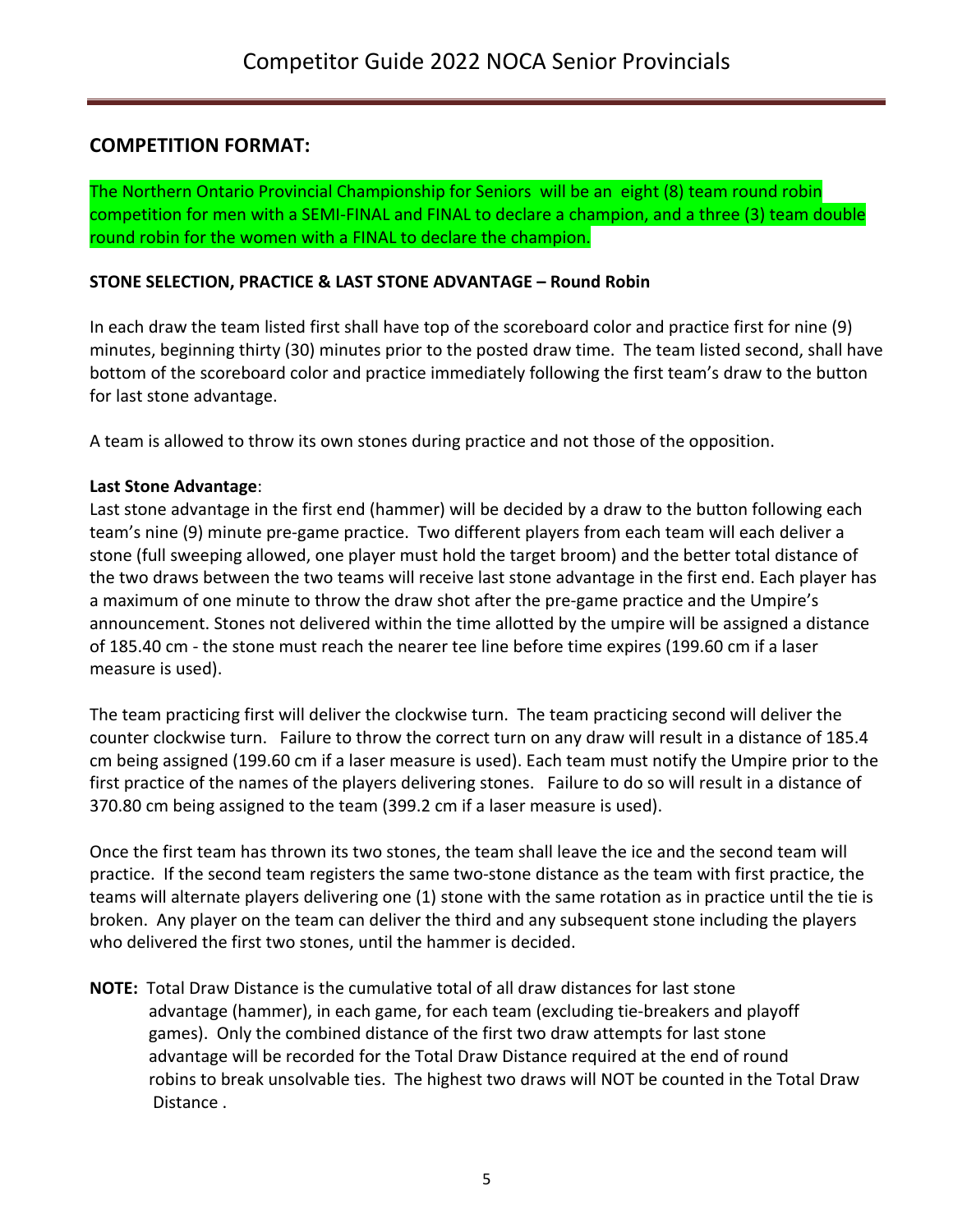Each lead, second, third and skip on each team will deliver a minimum of two (2) draw shots for last stone advantage during the event.

The draw to the button shall be played towards the home end. A team utilizing a fifth player must have a minimum of four (4) team members throw the draw for hammer during the event.

Umpires will assume that every team that wins the last stone draw will want the last stone in the first end. If there is any time that a team does not want the last stone if they win the last stone draw, then they must inform the Umpire before the start of their practice.

Opposing teams must remain behind the glass during their opponent's pre-game practice. If that is not feasible, then the opposition must stand as far behind the sheet as possible, so as not to distract or intimidate the other team.

A draw to the button for last stone advantage that is moved by a team member prior to the measure will be assigned the distance to the next defined circle away from the button.

- $\circ$  In or touching the button = 15.24 cm (29.24 cm if a laser measure is used) (subject to change if the bottom diameter is more than one (1) foot )
- o In or touching the four foot =  $60.96$  cm (75.16 cm)
- o In or touching the eight foot = 121.92 cm (136.12 cm)
- o In or touching the twelve foot = 182.88 cm (197.08 cm)

If a member of the non-delivering team or an external force moves a stationary stone or causes it to be moved before the Umpire completes the measurement, the stone is replaced to as close to its original position by the delivering team.

#### **STONE SELECTION, PRACTICE & LAST STONE ADVANTAGE – Tiebreakers and Playoffs**

#### MEN:

Following the conclusion of the round robin competition the top three (3) teams will advance to the playoff round. The teams that finished second and third will participate in a semi-final with the winner of the semi-final then playing the first place team in the championship final game.

WOMEN: Following the conclusion of the double round robin competition the top two (2) teams will advance to the championship game.

Teams that complete the round robin with identical win/loss records are considered to be tied. Teams tied for a playoff position shall only be eliminated from the playoffs by playing a tiebreaker game(s).

**The Chief Umpire will make all decisions with regard to the administration of tiebreakers.** Additional information relative to tiebreakers and sheet assignments will be discussed by the Chief Umpire with the teams involved after the last game of the round robin. (see NOCA Tiebreaker Review Document)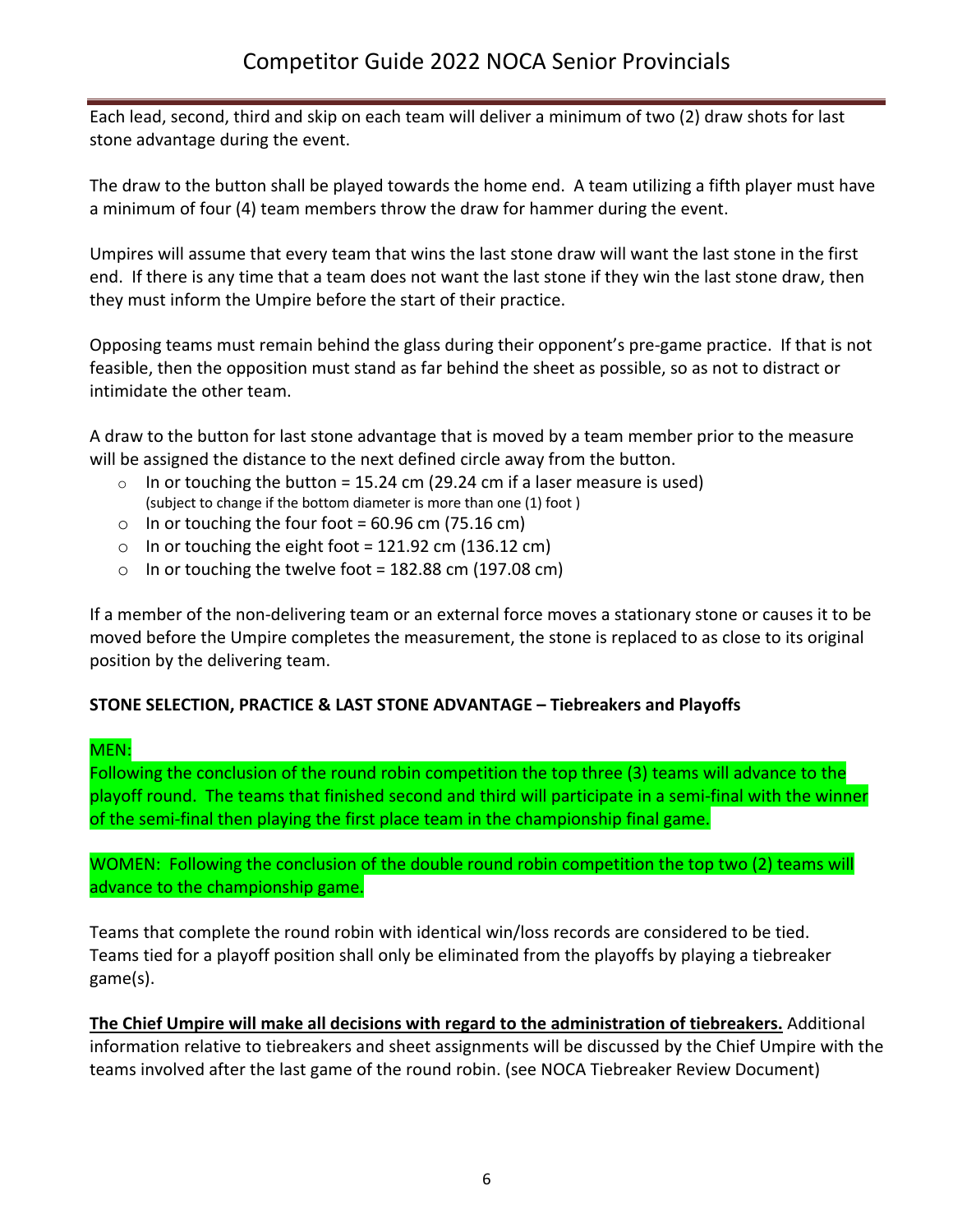### Competitor Guide 2022 NOCA Senior Provincials

Immediately after the playoff positions have been determined and prior to each playoff game, each team involved in the next scheduled playoff game shall be asked by the Chief Umpire to select their choice of stone handle color. Each team shall be allowed a maximum of 15 minutes to make its selection. Failure to comply shall result in a set of stones being assigned. Upon the conclusion of each playoff draw, the same process shall be implemented again. In all playoff games a complete set of rocks from any sheet must be chosen.

In all playoff games, a team finishing ahead of another team (according to win/loss record) will gain last stone advantage **AND** choice of stone colour.

When the round robin win/loss record of the two teams involved in a playoff or tiebreaker game(s) is the same, the team that won the game between the two during the round robin shall have choice of either last stone **OR** stone colour **UNLESS** their ranking has been determined by the Total Draw Distance. Those results shall provide choice of color **AND** second practice and teams will draw to the button for last stone advantage.

When last stone has not been determined by a draw to the button, the team delivering the last stone in the first end will practice first.

*NOTE regarding Double Round Robins (from NOCA tiebreaking document):*

*If a double round robin was played and two teams split games, the teams shall be ranked based on best TDD with the higher ranked team getting choice of color AND second practice and the draw to the button for hammer shall be used.*

The first place team's access to practice ice will be at the discretion of the Chief Umpire. All practice sessions will be supervised and the length of the practice will be at the discretion of the Chief Umpire.

#### *Tiebreaking Process*

When teams are tied for a playoff position, the win/loss record of those teams against each other shall be used to determine their ranking and therefore how the teams are positioned in the playoff draw or tiebreaker game(s).

If a complete ranking of the tied teams cannot be established by a single comparison of the win/loss record of all tied teams, and ties still remain, a second comparison for ranking shall be made utilizing the win/loss records of only the remaining tied teams.

When ranking of tied teams eligible for the playoffs cannot be established by successive comparisons of win/loss records, i.e. unsolvable ties, only those teams that remain tied after such comparisons shall be ranked by implementing the ranking based on the Total Draw Distance of pre-game draw shots to the button for last stone advantage (the highest two draw shots will NOT be counted). The least accumulated distance shall receive the highest ranking until the ranking has been completed.

All tiebreakers shall be played with the stones from the sheet assigned. Stone handles shall not be changed from one set of stones to another.